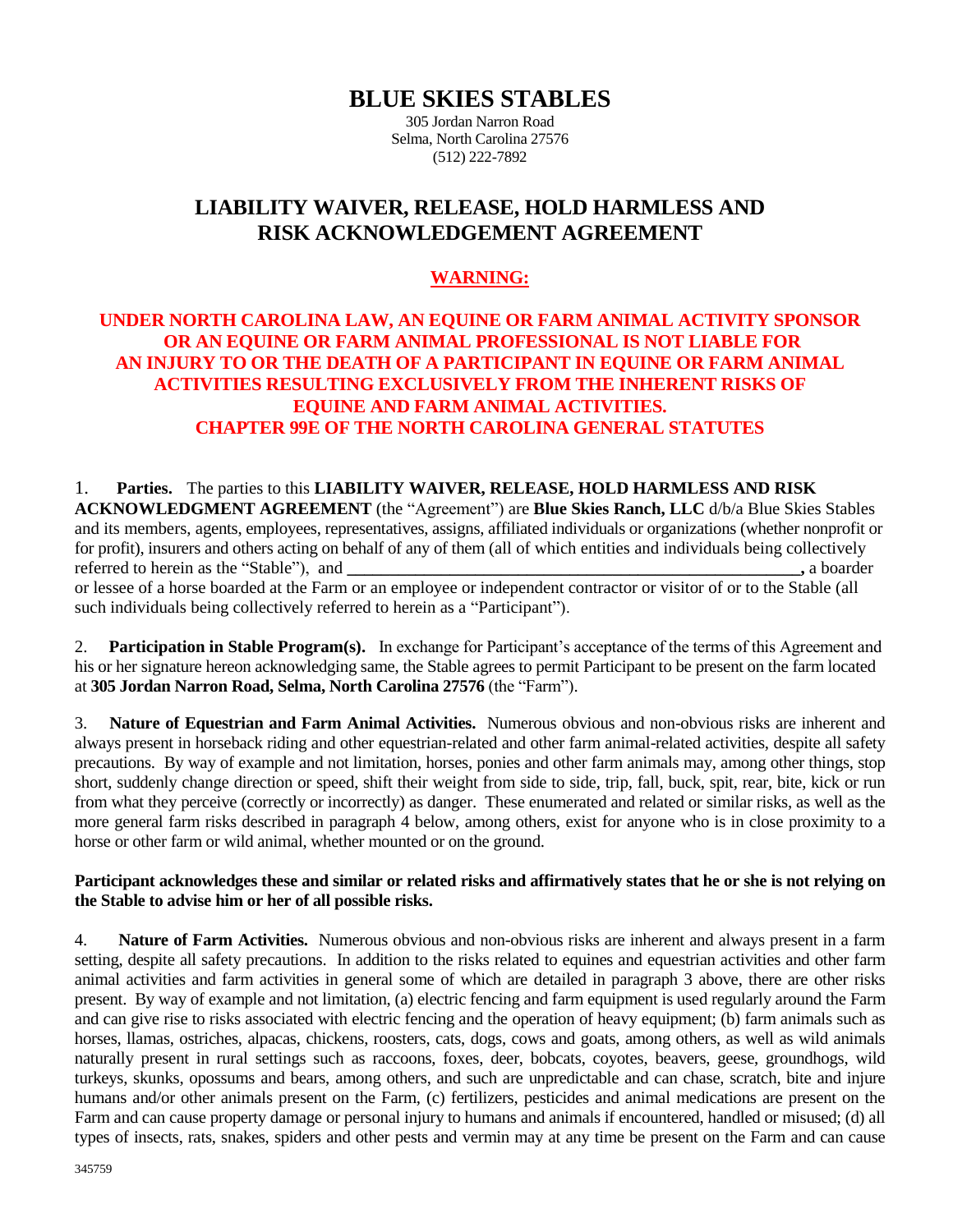property damage and personal injury to humans and other animals; (e) ponds, creeks and other water features on the Farm can present safety hazards, including risk of drowning or other water associated risks; (f) uneven terrain, ditches, sinkholes, deep mud, dead trees, fallen trees and other associated risks; and (g) any and all other potential risks that may be associated with the operation of an agricultural, equestrian, commercial or residential facility. Participant acknowledge these and similar or related risks and affirmatively state that they are not relying on the Stable to advise them of all possible risks.

5. **Waiver, Release and Indemnification.** *In consideration for Participant's ability to board a horse at the Farm, use and/or be present at the Farm, Participant agrees, to the extent permitted by law, to release and hold harmless the Stable from all losses, claims, demands, causes of action and legal liability (collectively, "Losses") related to Participant's (or Participant's horse's or his or her other animals' presence at the Stable, if applicable) whether the same be known or unknown, anticipated or unanticipated, foreseeable or unforeseeable, and even if such Losses are the result of the negligence and/or acts or omissions of the Stable or other individuals present on the Farm.*

Participant further agrees to waive all claims which may otherwise arise from an injury to Participant while using or being present at the Farm or any activity or program offered by the Stable and shall not pursue any claims, demands or causes of action against the Stable for any economic or non-economic losses due to Participant's bodily injury, death or property damage arising out of the activities and programs offered by the Stable or Participant's use of or presence at the Farm.

Participant agrees to be responsible for any and all damages, injuries and/or loss of life caused by Participant (or caused by a horse owned by or in the care, custody or control of Participant or any other animal brought to the Farm by Participant) and to indemnify the Stable from any losses or expenses, including but not limited to attorneys' fees, which the Stable incurs in connection with any such damages, injuries and/or loss of life.

6. **Assumption of Risk.** Participant acknowledges that failure to follow the Stable's rules and/or the directions of the Stable's staff may put him or her (or his or her horse or other animal, if applicable) at risk of, or increase the risk of, injury or death. Participant acknowledges that he or she, as the case may be, bears the responsibility for Participant's safety and Participant should not participate in any equestrian or farm activity unless he or she is confident that Participant can do so safely. Participation in equestrian or farm activities at or with the Stable constitutes a knowing and voluntary assumption of all risks associated with such activities and those associated with being present at the Stable's facilities, including but not limited to inherent risks and the risk of negligence by the Stable or others. This assumption of risk is intended to operate as a bar to recovery for any claim for property damage, injury or death.

7. **Helmet Requirement**. The Stable requires that if Participant is ever riding any horse or other animal at the Farm that Participant provide and wear his or her own properly fitting ASTM/SEI certified riding helmet. Participant acknowledges that wearing a properly fitted and secured equestrian riding helmet which meets or exceeds the quality standard of the SEI Certified ASTM Standard F1163 while riding, mounting, dismounting and being near horses or other animals **may** reduce the severity of head injuries sustained or prevent death as the result of a fall or other occurrence. The Stable makes no representation as to the condition, effectiveness or suitability of any helmet used by Participant. Participant further assumes all helmet related risks.

8. **Guests.** Participant understands he or she is not permitted to bring a guest who has not executed this Agreement to the Farm. However, should Participant bring to the Stable's facilities an individual who has not executed a copy of this Agreement, Participant shall educate the guest as to the risks described herein, supervise the guest, be solely responsible for the safety of the guest, be responsible for any property damage, personal injury or loss of life caused by or suffered by such guest and further indemnify the Stable from any losses or expenses, including but not limited to attorneys' fees, which the Stable incurs in connection with any such damages, injuries and/or loss of life caused by or suffered by such guest.

345759 9. **Permission to Treat.** Participant understands that the Stable does not normally administer medications to animals and will typically do so only when directed in writing by Participant. However, in the unexpected event of a medical emergency, Participant agrees that the employees or agents of the Stable have Participant's permission to provide, seek